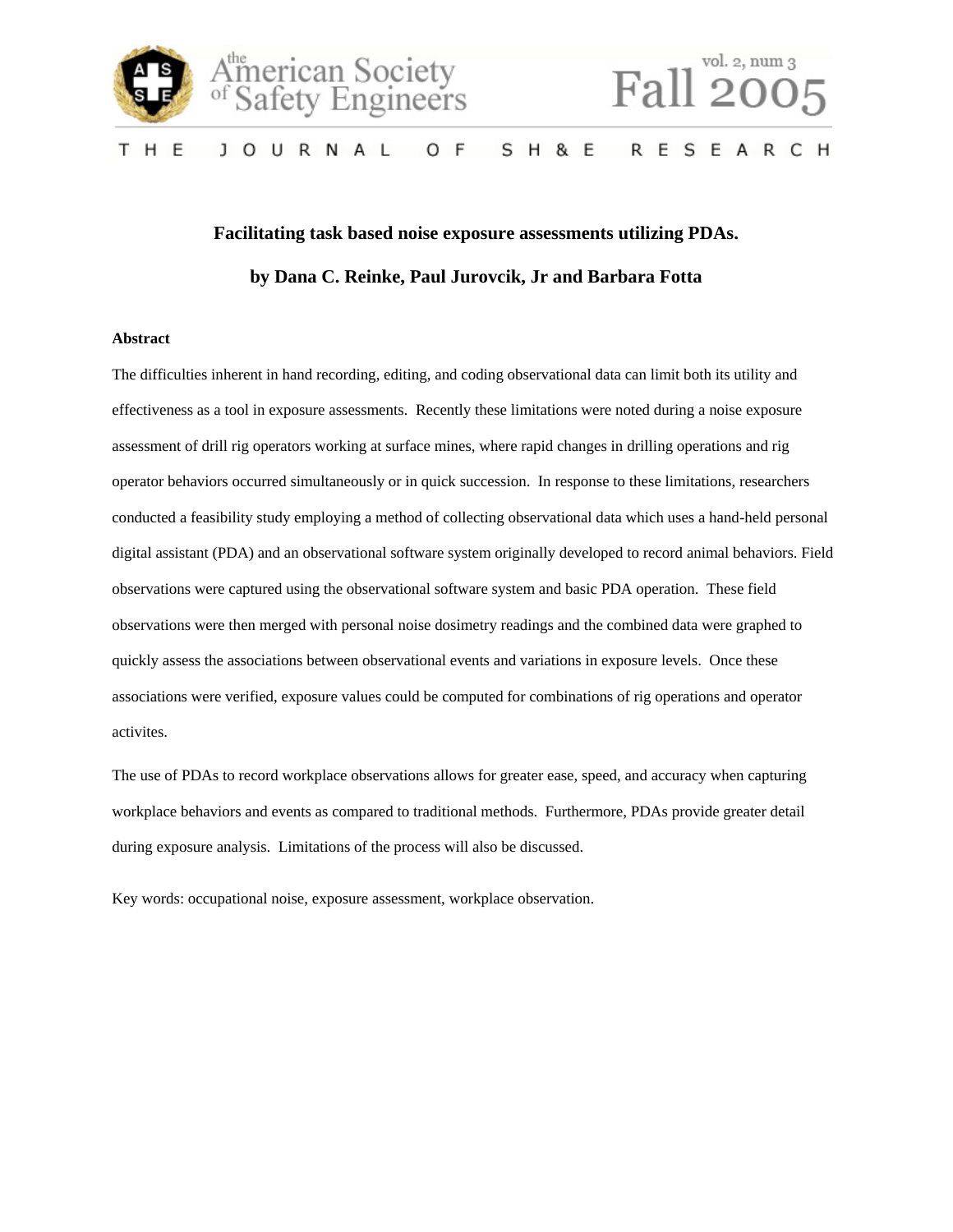

### **Introduction**

The collection and analysis of workplace observational data has become an increasingly integral part of occupational health and safety research programs, particularly in the area of exposure assessments. Time-activity or time-motion studies can be powerful tools for identifying task- and behavior-related determinants of exposure. However, the process of recording, transcribing, editing, and coding observational data and relating that data to exposure readings can be tedious and time-consuming. In particular, dynamic work settings for which both exposure and the determinants of that exposure are highly variable pose the greatest challenge to effectively implementing a timeactivity study.

An exposure assessment is often initiated to determine compliance with regulatory standards. A time-activity study may then be required to examine the factors contributing to overexposure in dynamic work environments. In noise exposure research, the documentation of a worker's job activities through the time-activity collection method is combined with personal dosimetry data to produce a more thorough noise exposure assessment. The time-activity data collection method typically includes hand- or computer-written notes documenting a subject's work tasks. This process has revealed numerous limitations in the field, including lack of consistency in observed data recorded by field observers, slight inaccuracies between the actual time a task is performed and the time recorded in the field notes, and a propensity to exclude tasks of short duration. Our research examining the noise exposure of surface drill-rig operators revealed that a worker's noise exposure was significantly impacted by events of short duration associated with the worker's behavior and location. Collecting this information required a recording of not only the details of the current rig operation but the worker's behaviors and location.

To facilitate the acquisition of these observations, researchers from the National Institute for Occupational Safety and Health (NIOSH) conducted a feasibility study to investigate the utility of recording observational events using pre-programmed h personal digital assistants (PDAs) for noise exposure assessment research. PDAs have been utilized for data collection in other research fields including medicine and ergonomics (Drury, 1987; Weber and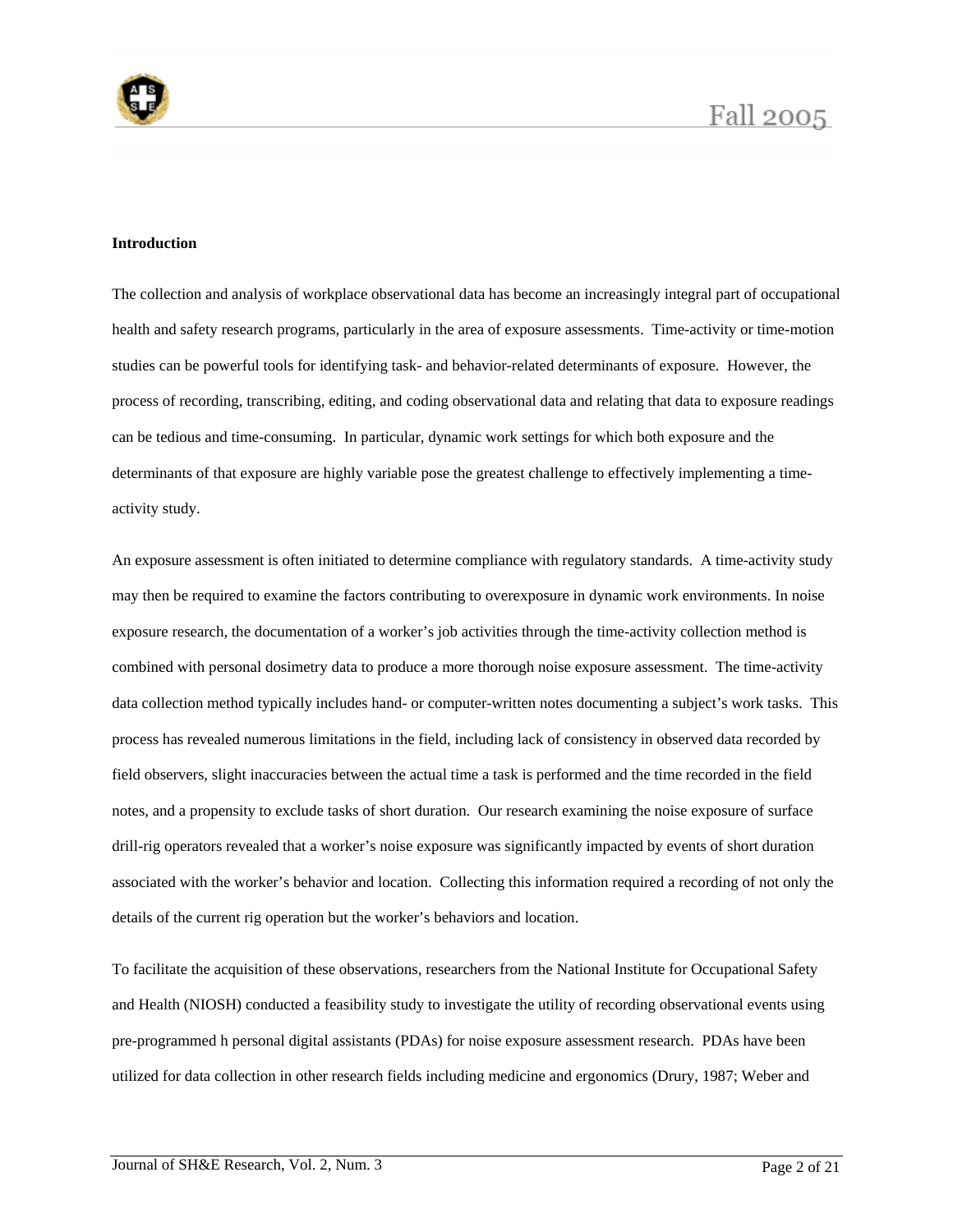

Roberts, 2000; Koop and Mosges, 2002). Commercially available software, designed specifically to capture observational data in realtime, allows users to digitally record a pre-defined set of observations and download the resultant data file into a spreadsheet. The potential advantages of such an approach include the ability to capture a larger number of observations more rapidly and accurately, greater consistency in the set of observations collected, and a reduction in the delay between recording and analyzing observations by eliminating the need to transcribe results (Fletcher et al., 2003).

The feasibility study included recording workplace observations using a PDA while simultaneously measuring the personal noise exposure of an air-rotary drill rig operator working at a surface stone mine. The primary task of this rig operator involves drilling a predetermined pattern of blasting holes that will be loaded with explosives for the purpose of breaking up hard rock in preparation for removal. Historically, drill-rig operators have been identified as having a heightened and highly variable risk of exposure to both dust and noise. According to exposure surveys conducted by the Mine Safety and Health Administration (MSHA) at metal and nonmetal mines over the three-year period from 2000 to 2002, fifty-one percent of air rotary rig drill operators were exposed to noise levels that exceeded the Permissible Exposure Limit (PEL).<sup>1</sup> Although most of these rigs are equipped with enclosed cabs (see Figure 1), their effectiveness is often compromised when the rig operator leaves one or both cab doors open for varying lengths of time, or conducts activities outside the cab during active rig operations. By accurately tracking the rig operator's activities concurrent with drill rig operations (e.g., tramming, drilling, and adding or removing drill rod), we hoped to identify the combinations of rig operations and worker activities most responsible for the operator's over-exposure to noise.

### **Implementation**

-

The process of utilizing PDA software to conduct a time-activity study can be divided into three main steps. First, identify subjects and behaviors to be observed (configuration). Second, collect observations (acquisition). Third, analyze results. However, as part of an exposure assessment strategy, this process was expanded to involve the six major components listed below:

<sup>&</sup>lt;sup>1</sup> NOTE: MSHA issues citations only when samples are equal to or greater than 132% (or 32% above the PEL).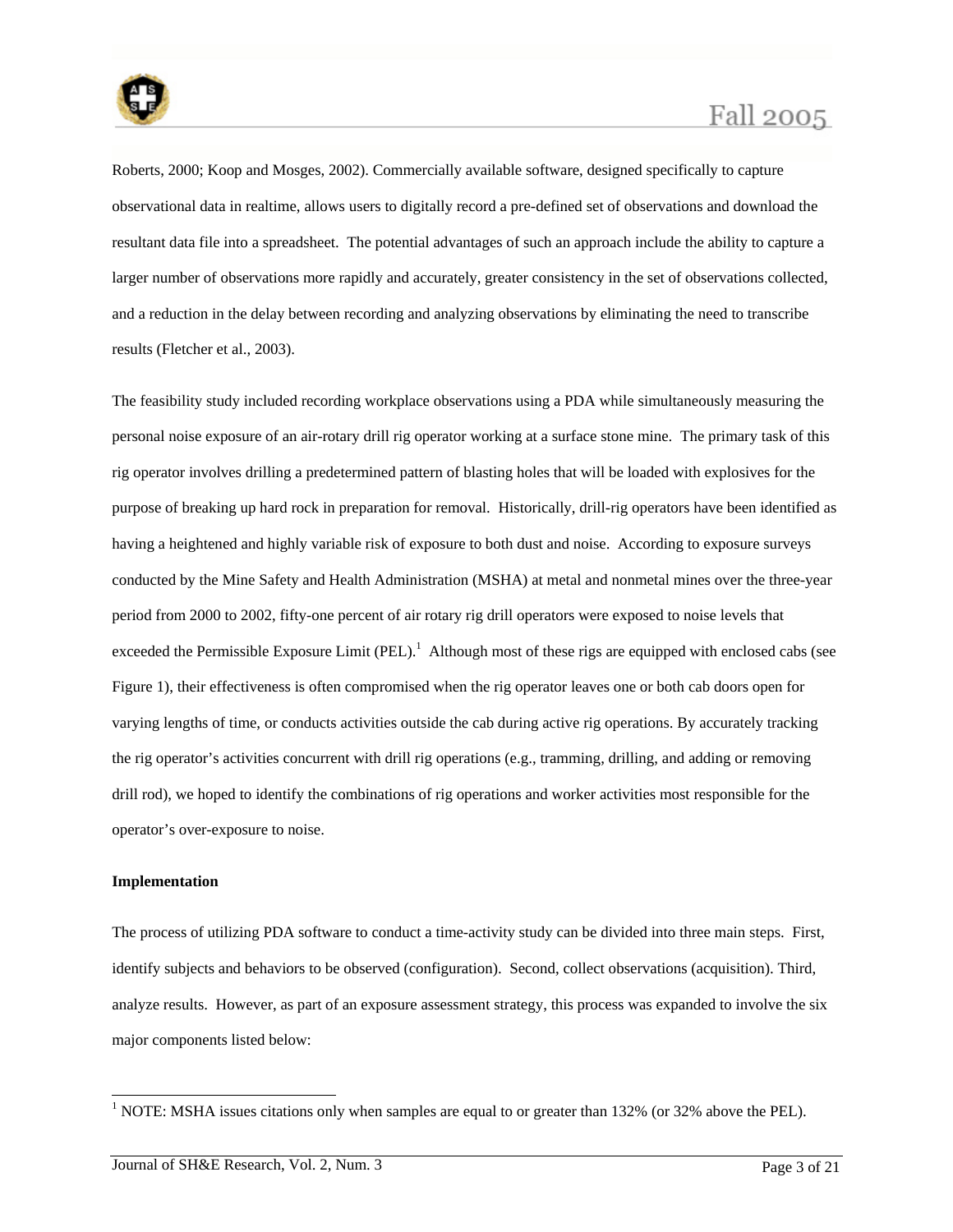

- (1) Define subjects and behaviors for configuring PDA software.
- (2) Establish exposure monitoring procedures.
- (3) Acquire simultaneous observations and exposure data in the field.
- (4) Integrate observational data and exposure data.
- (5) Create detailed activity and exposure time history graphs for reviewing and editing combined data.
- (6) Analyze combined data to confirm relevance of predefined tasks and calculate exposure results.

The above six-step process is an iterative one involving an initial configuration, followed by acquisition (field testing), analysis, review, modification, and possible re-configuration. This approach is outlined in the following sections as applied to the observation of blast-hole drillers in conjunction with noise measurement using personal noise dosimeters. A graphical representation of the process to implement PDAs for data collection used in exposure assessment is shown in Figure 2--Observational Process Flow Chart. The flowchart describes the steps taken to acquire data. A description of the required data collection process is described in the following sections.

Some available software programs allow for easier modifications to observations in the field and may not require all the steps shown. However, one software program available does not allow for multiple activities to be selected on the PDA at the same time. The program therefore requires the user to program all possible combinations of activities before the combination can be selected and tracked.

#### **Configuration**

#### *Define subjects and behaviors relevant to configuring PDA software*

The first steps required when using a PDA may differ based on the software chosen for data collection. Originally developed by BIOBSERVE to record and analyze animal behaviors and interactions, both Spectator and Spectator *GO!* (Basic and Professional versions) are software systems that allow users to rapidly record and analyze observational data in real time through direct observation in the field or via a video source. While Spectator runs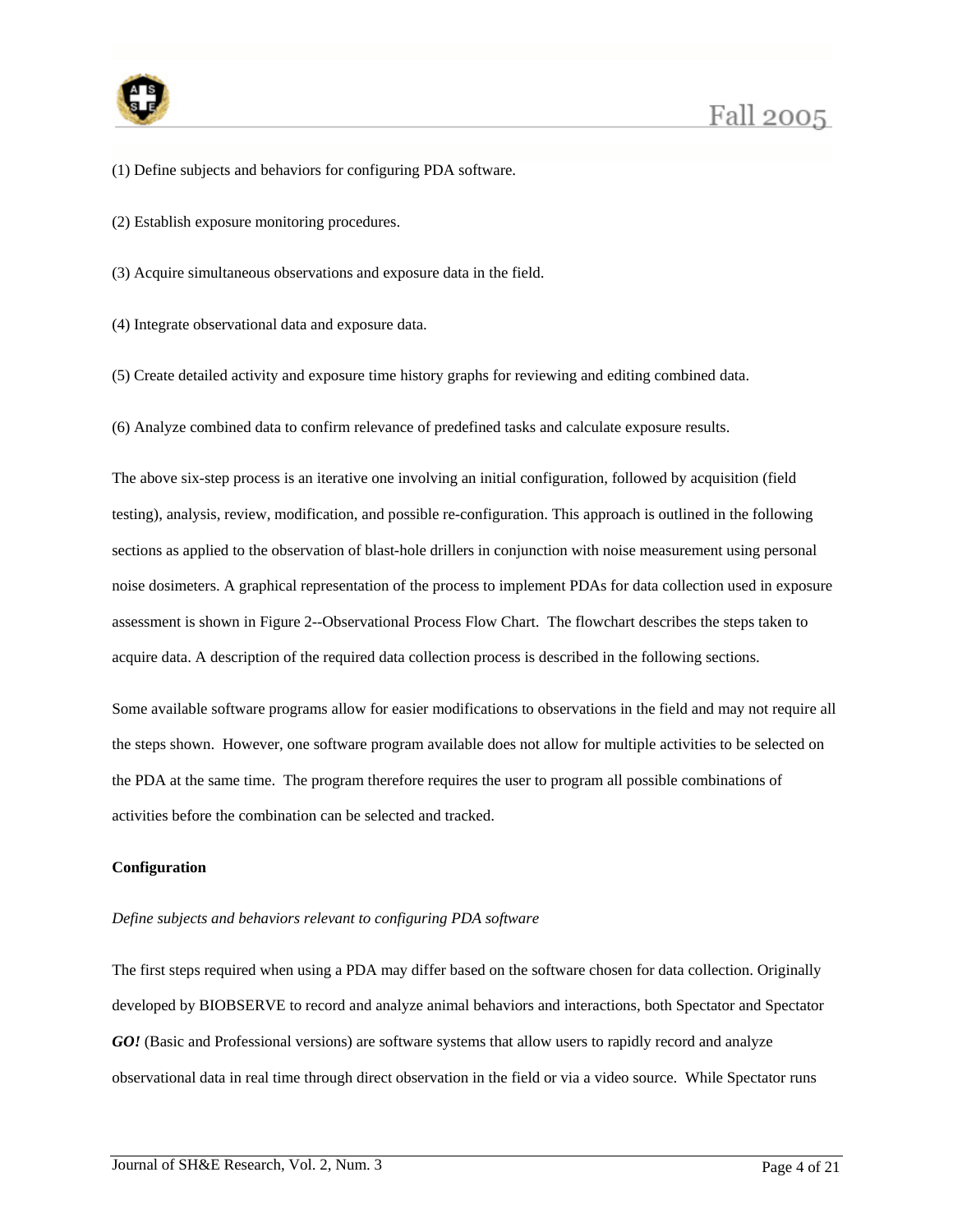

exclusively on desktops and laptops, Spectator *GO!* includes a more mobile data acquisition component designed to run on hand-held computers. The Professional version of Spectator *GO!* can accommodate observations for up to ten subjects and 56 behaviors, while the Basic version is limited to five subjects and 14 behaviors. Although the current discussion is limited to our experience using the Basic version of Spectator *GO!*, the overall approach of acquiring and analyzing observational data is basically the same for all three software versions.

In our research, we selected the Spectator *GO!* Basic software because it allowed for rapid and concise data collection in the field. However, this version of the software did not permit modification of tasks on the PDA. Thus, the researcher must gain a general understanding of the tasks and habits of the subject by conducting short trial observations of the subject or by reviewing past time-motion observations of similar subjects and equipment. The observations chosen should be separated into as few items as possible on the PDA while still capturing the required data. This seems like a difficult task at first, but the initial configuration can always be modified for the next data set. Additionally, any events which are not pre-programmed into the PDA can be recorded through note-taking in the field and added after the PDA data are downloaded.

Other available software allows the observer to quickly and easily add as many activities or descriptors as required. However, for our research, this option was outweighed by the additional time and complexity of navigating screens once in the field. We preferred to use a software package that displayed most, if not all of the tasks to be observed on one screen and permitted multiple tasks to be in-process concurrently without changing screens.

Once tasks are identified and divided into categories, the next step is to configure the software on the computer and download this configuration to the PDA. Using the software interface shown in Figure 3, the observer enters the tasks and behaviors of interest. The observations/behaviors can be set up to record a short duration of recorded data as an "Event" or can be tracked over a longer period of time as a "Status." A quick example of an event would be a person "sneezing," While an example of a "status" would be "walking."

For our research we decided to designate each of the individual rig operations as "Interactive." Doing this prevented the observer from leaving any of the mutually exclusive tasks on at the same time. For instance, the rig cannot "Tram" and "Drill" at the same time. If the observer tries to activate two of the interactive tasks at the same time,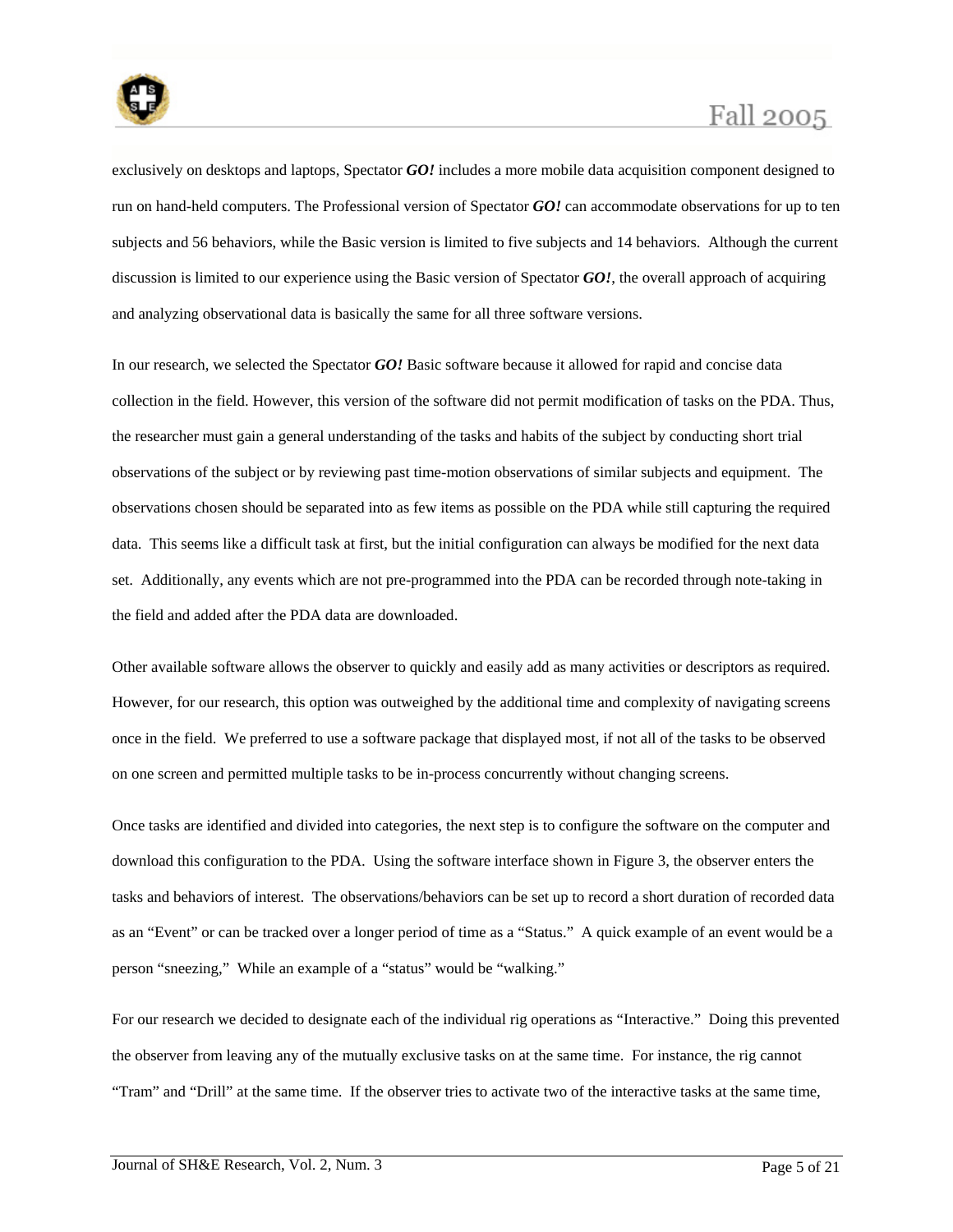

he/she will be prompted to stop the first task in order to start the second. However, it must be noted that using this technique can complicate configurations when several subjects are to be observed. Verification of the task configuration should be completed in the lab/office before application in the field setting. Furthermore, timing on the PDA device should be synchronized with exposure assessment device timing, in our case a noise dosimeter. This can be accomplished by using any of the PDA clock sync programs available. Once the configuration is completed, it is transferred to the PDA by means of the HotSync operation. The PDA is now ready to collect data.

For purposes of monitoring drill rig operations with the PDA, field observations were taken to identify tasks of a typical work day. In order to keep all tasks on one PDA screen, nine activities were identified. Five additional descriptors were chosen to clarify actions or positions of the rig operator and the position of cab doors. A representative work cycle is graphically depicted in Figure 4.

#### **Acquisition**

### *Establish exposure monitoring procedures*

Before data are captured in the field, the exposure assessment device needs to be set up to record the most meaningful data possible. For purposes of collecting and analyzing an individual's noise exposure, personal dosimeters are often viewed as the standard method for collecting noise measurements (Malchaire and Piette 1997). Studies have noted the efficiency of personal dosimetry data collection based on the low error rate associated with this method (Shackleton and Piney, 1984).

 The noise dosimeter is set up to record per both MSHA and NIOSH noise exposure criteria. The dosimeter is capable of recording the average sound pressure level  $(L_{eq})$ . A personal noise dosimeter (Larson Davis Spark 750+) records the operator's noise exposure in A-weighted sound levels using slow exponential-time-averaging. The dosimeter's microphone is positioned on the rig operator's right shoulder. For one style of rig, this shoulder is adjacent to the inside door, which is closest to the drilling mast for this drill rig. The dosimeter automatically records an Leq while simultaneously logging three additional sound level measurements to allow for the computation of noise under the following three criteria: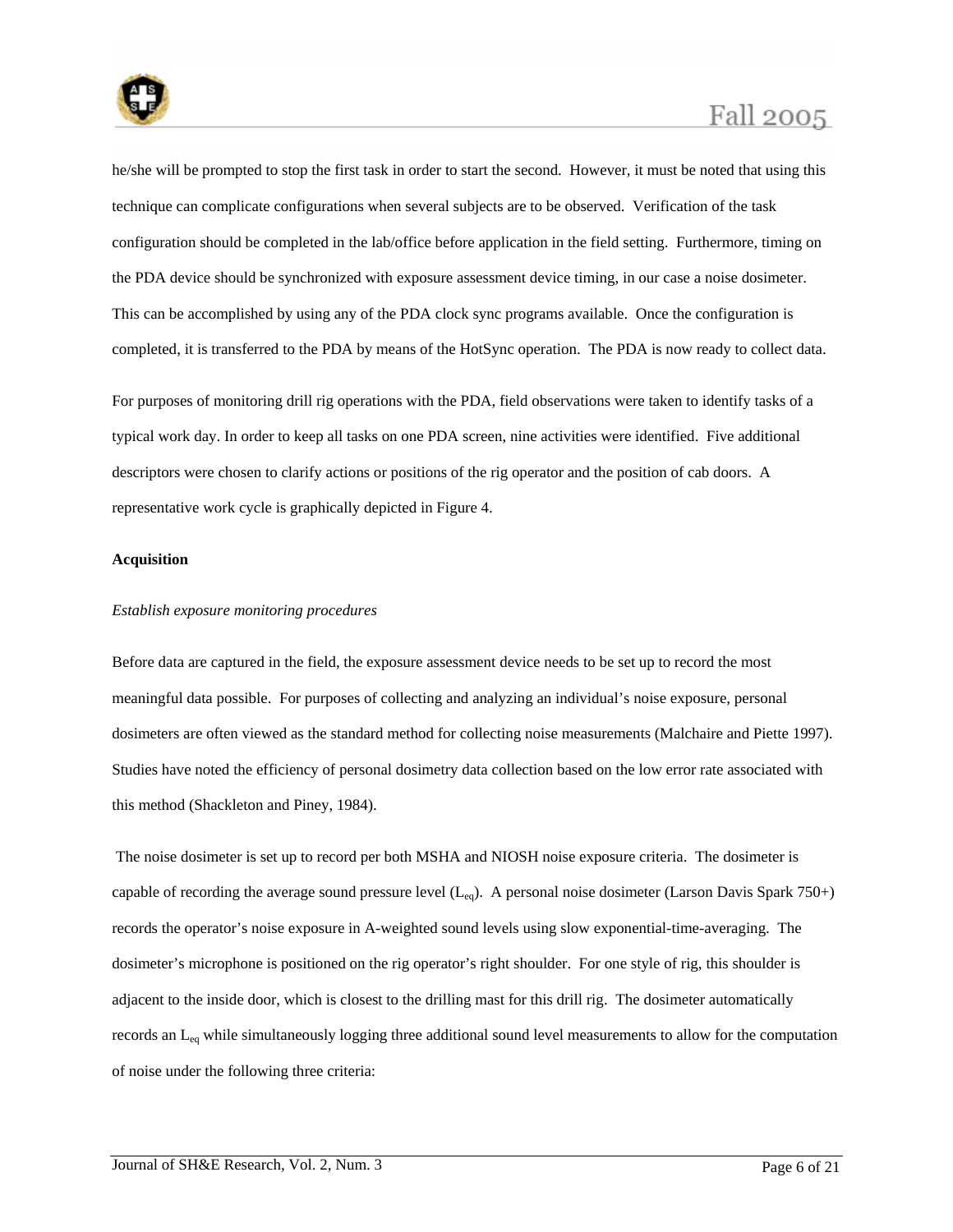

(1) Mine Safety and Health Administration (MSHA) hearing conservation program or Action Level (AL) with an 85-dBA criterion sound level (LC), 80-dBA threshold level (TL), and 5-dBA exchange rate (ER).

(2) The MSHA Permissible Exposure Level (PEL) with a 90-dBA LC, 90-dBA TL, and 5-dBA ER.

(3) The National Institute of Occupational Safety and Health (NIOSH) Recommended Exposure Level (REL) with an 85-dBA LC, 80-dBA TL, and 3-dBA ER.

In this study, a 5-second sample interval was used for the first field observation completed. However, during this initial visit the rig's cab doors were frequently opened by the operator for durations as brief as several seconds. Based on this observation, the sample interval was changed to a 1-second interval for all subsequent field observations. Using a 1-second sample interval, the dosimeter will clearly show a rise in the Leq when cab doors are opened and closed quickly. The event can be captured on the PDA in almost "real time" meaning the event start and stop will be recorded at relatively the same time stamps as with the noise dosimeter. In contrast, using a pen/paper and stop watch, the door would have opened and closed before the observer could look at the clock and begin to write the time and information. Additionally, using a 1-second sample interval was consistent with the observational software program which recorded clock times for observed events in hours, minutes, and seconds. For observations that do not require this amount of time-specific detail, a longer sample interval could be used.

### *Acquire simultaneous observations and exposure monitoring under field conditions*

Once in the field, data are captured on the PDA using the same principle as any other device or method used during workplace exposure assessment observation. The subject is required to be visible to the researcher and the researcher must be alert to the actions of the subject. To begin collecting data the researcher opens the PDA program, creates a filename for the experiment, selects the appropriate configuration, and starts the program. Data are collected using the PDA's stylus and touch screen. The researcher places the stylus tip onto the touch screen to select the subject and to turn tasks on and off.

Figure 5 shows the display on the PDA screen during the experiment. In this example, the researcher touches the stylus in the box next to the letters for the subject "op" which is the operator. Next, the observer touches the screen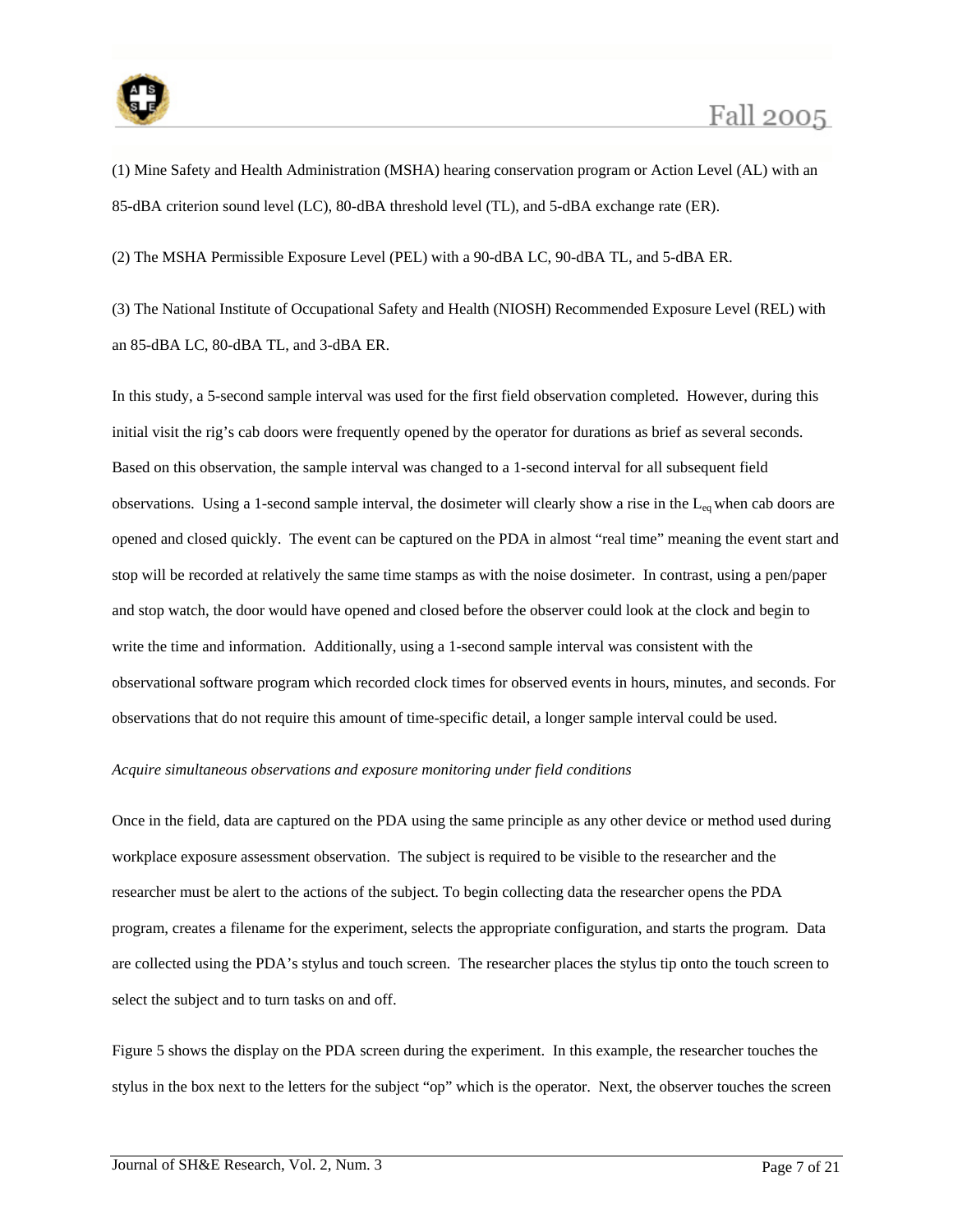

on any of the 14 task/descriptor boxes in the lower portion of the screen to turn these items on or off. Depending on the configuration file transferred to the PDA the observer can have numerous tasks and descriptors running at one time. The subject observed is the rig operator as denoted by the check mark in the box next to the letters "op." At the moment depicted in the figure there is one rig "Status," and three rig "descriptors" recording data. Interpreting the screen through our research interest, the operator is tramming the rig with the throttle at its lowest setting while both the doors on the cab are open.

During the experiment/observation, the subject is likely to complete tasks not pre-programmed into the PDA configuration. These events should be recorded through note-taking and can be added to the data set later. If a single previously uncharacterized event occurs often during the observation, the configuration of the PDA should be changed to include this event for the next experiment/observation and further observations may be required. Furthermore, if a previously programmed task turns out to be uncommon during the observation, it should be removed from the configuration. The observer continues to collect data in this manner until the subject has completed the assigned work, or the observer has collected enough data to identify the main contributors of exposure.

If after several attempts the job tasks/descriptors cannot be combined into a pre-programmed configuration, the observer may choose to change to software which allows unlimited tasks to be added in the field. While time will be lost entering task names in the field, the data will still be time-stamped and organized in a computer program which is easy to convert into useable data. A PDA keyboard may be useful in this case to expedite data entry.

#### **Analysis**

*Integrate observations with exposure readings and create graphic depictions for reviewing and editing combined data* 

For this research, the resultant observational PDA file and the dosimetry file were downloaded to a PC and exported to a spreadsheet in Microsoft Excel. Table 1 depicts a segment of the observational data with time stamps recorded for each instance an observation was turned 'on' or 'off'. The numbers beneath the observational variables indicate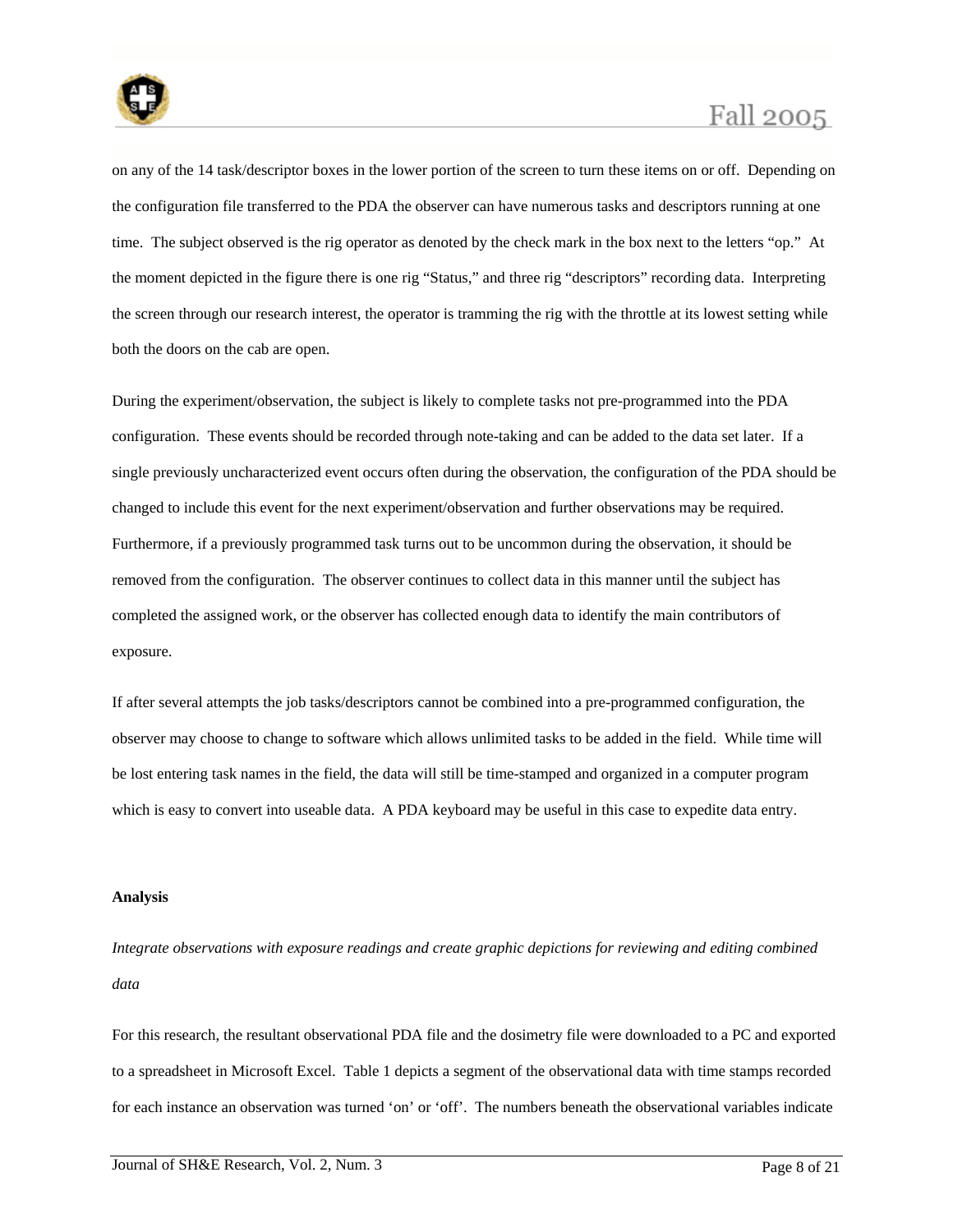

whether an observation is being initiated, ended, or is ongoing at the given time. An SPSS program (Version 12.0) was developed to read data from the spreadsheet and expand the time stamps to consecutive one-second recordings. Within these 1-second intervals, the program generated a value of either '1' or '0' for each observation variable to indicate whether the operation or activity was ongoing or absent, respectively, at any given time.

Similarly, for the initial data set, the dosimetry file of 5-second sound level recordings was expanded to 1-second recordings by duplicating the 5-second equivalent continuous sound level for the previous 4 seconds of time. This step was not required for the subsequent data sets since the sample interval was changed to 1-second. For each 1 second interval the corresponding dose, based on the MSHA PEL, was computed using the standard formulas for converting sound levels to dose given a time period of 1-second exposure duration.

Next, the 1-second dosimeter and observational files were merged into a single file using the 1-second time stamps as the joining variable. The 14 observational variables were then collapsed into two categorical variables, one denoting the current rig operation (i.e., tramming, setting up the hole, rig idling) and the other characterizing the operator's interactions with the rig (i.e., operator in-cab with inside door open, operator distant from rig). This allowed the dose and exposure time for the various combinations of rig operations and operator activities to be determined. To simplify the analysis, rig 'idling' included both periods of 'low' and 'high' idle in the absence of any other rig operation. Additionally, to facilitate an examination of the variability in sound levels due to one or both cab doors being open or closed, the observations for the cab doors were expanded to differentiate those times when both doors remained open or both doors were closed.

Figure 6 displays sound levels and observations for a 15-minute segment of a drilling cycle generated from the combined file. For graphing purposes, the observational variables were plotted as bars at fixed sound levels by temporarily assigning a value within the range of monitored sound levels to each observation. Preliminary visual review of these graphic displays throughout the shift allowed us to determine whether the observational configuration adequately characterized significant changes in sound levels.

As illustrated in Figure 6, sound levels dropping below 80dBA corresponded with times when the operator was either distant from the rig or in the cab with both doors closed during non-hammering sequences. Conversely, sound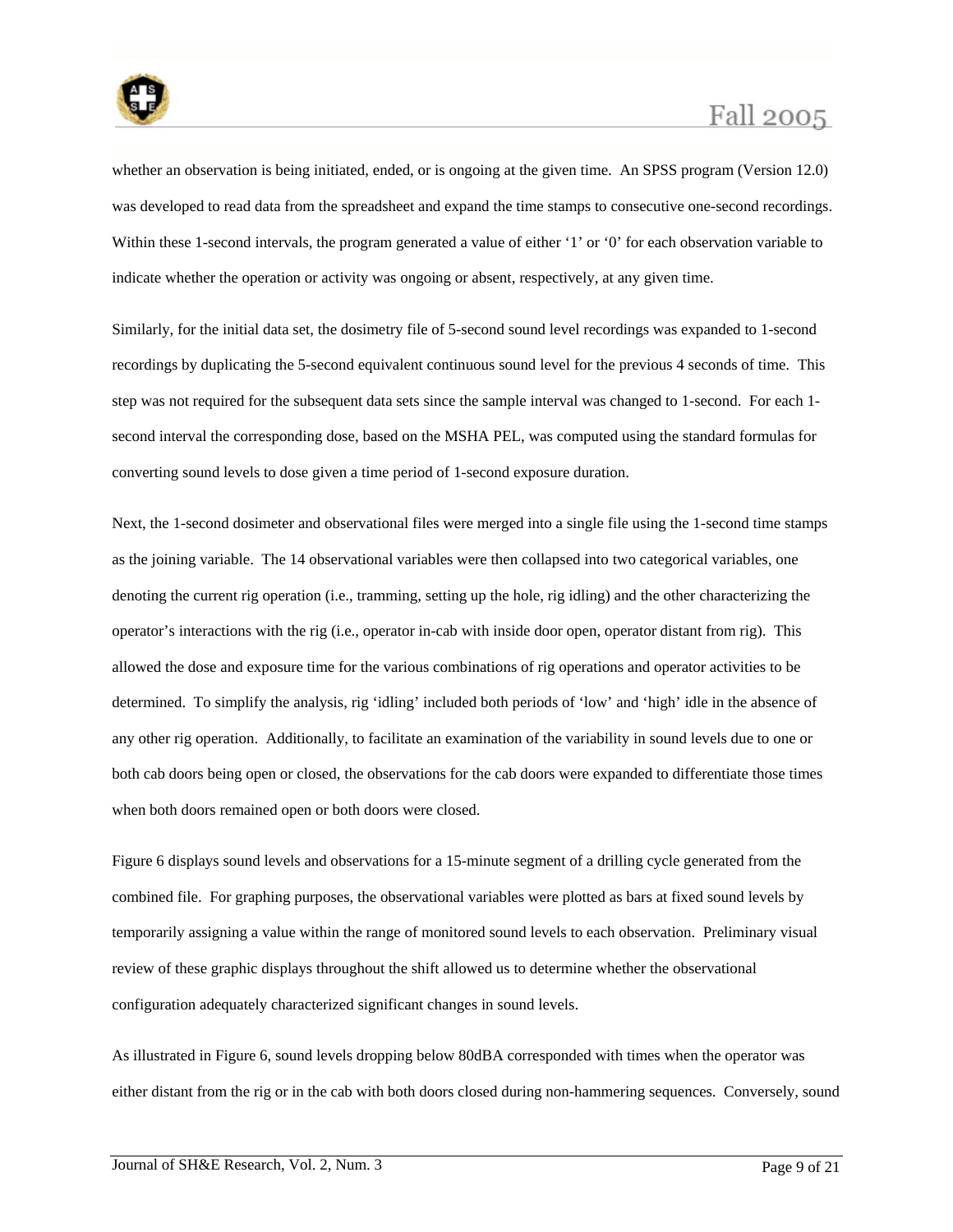

levels in excess of 110dBA characterized those instances when the operator was in the cab during hammering sequences with the inside door (adjacent the drill steel) open. Not unexpectedly, the most variable sound levels occurred during hammering sequences when the operator was out of the cab and moving around or away from the rig.

Based on a review of these graphical timelines throughout the shift, we determined that the observational configuration adequately captured the range of rig operations and operator activities contributing to the operator's noise exposure. Observational errors in recording were easily identified and corrected by identifying distinct patterns of variations in sound levels associated with different combinations of operations and activities. In particular, errors involving delays in recording the doors opening or closing during hammering sequences were often easily corrected. Additional edits involved correcting sequences in which two mutually exclusive activities were recorded as occurring simultaneously. The most common sequence involved recording both 'tramming' and 'operator out-of-cab' at the same time. The operator was usually outside of the cab just prior to tramming to the next drilling location. Such sequences were of short duration and easily identified and corrected.

#### **Results**

A full shift of noise monitoring of a drill rig operator yielded an MSHA PEL dose of 356% during a run time of 456 minutes. Observations were collected using the PDA for 419 minutes of the shift, during which time the operator drilled 17 blast holes and accumulated a dose of 349%. During this time, the operator exited the cab 53 times, opened and closed the inside door 95 times, and opened and closed the outside door 33 times. Table 2 presents a breakdown of the dose and exposure time by both rig operations and operator activities, generated from the combined file of dosimeter recordings and observational variables. Among rig operations, noise generated during hammering accounted for the bulk of the total dose and exposure time. Furthermore, over two-thirds (69%) of the 269.9% dose resulting from hammering operations occurred while the operator was in the cab with the inside door open, either alone or with the outside door open as well.

By dividing the dose by the exposure time, a rate of the average dose accumulated per minute of exposure time was computed for each operator interaction observed during hammering sequences. The results, displayed in Figure 7,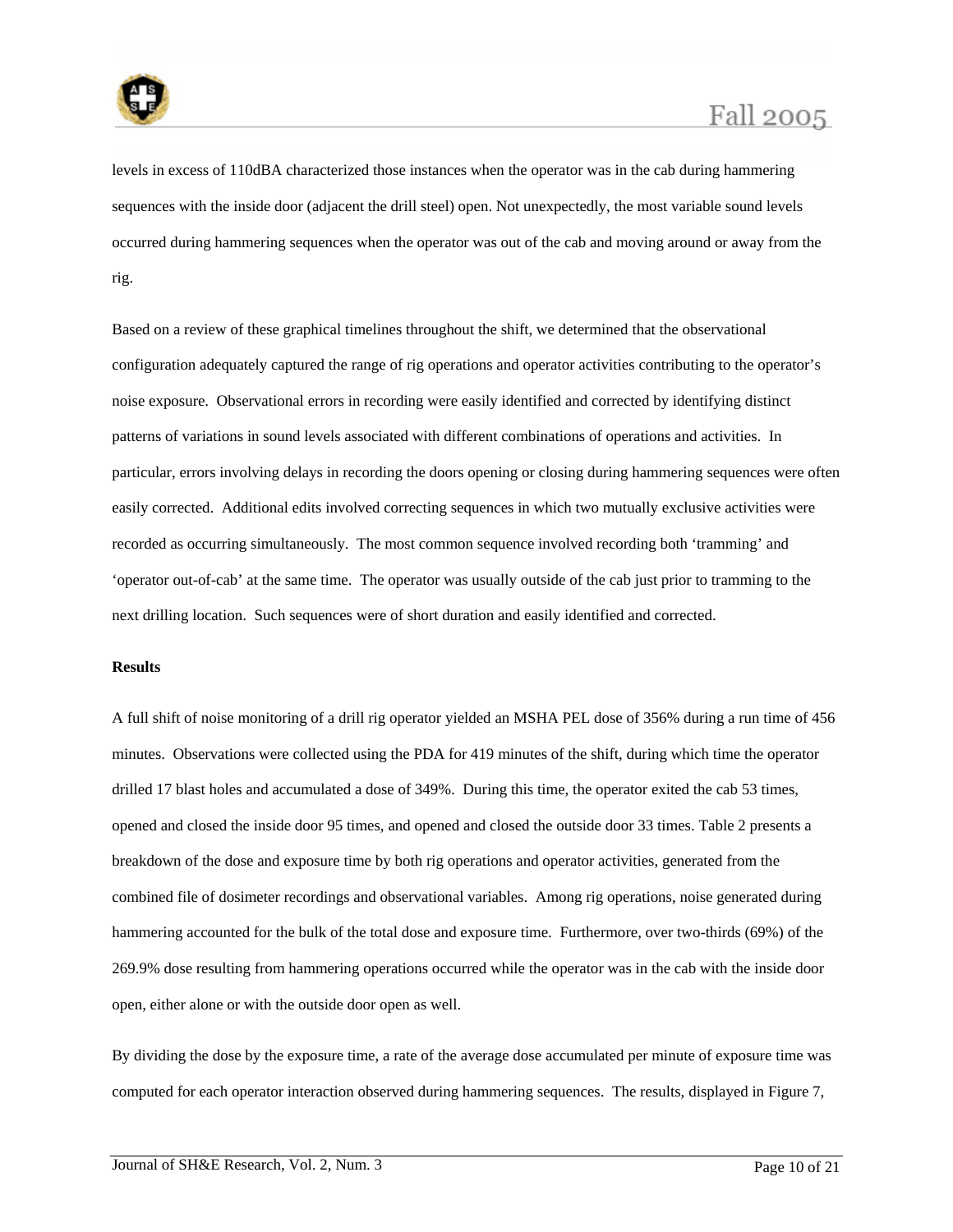

indicate that during hammering operations, the dose per minute accumulated in the cab by the operator was five to six times greater with the inside door open than with the inside door closed.

#### **Discussion**

Using a PDA to collect workplace observation is one method to collect assessment information related to a variety of exposures that occur in the workplace. While this article details the assessment of noise exposure, research in various fields such as medicine, business, academics, and ergonomics shows that the technique can be applied to other areas of research (Fletcher et al., 2003; Greene, 2001; Malan et al., 2000; Navarrete, 1999; Schmidts, 2000).

Using a PDA to collect workplace observations has advantages over data collections using only a paper, pencil, and timing device. The PDA improves the ability to rapidly and accurately record pertinent observations which occur in rapid succession and/or simultaneously. This lessens the length of time it takes to record the events, which can result in greater accuracy of recording events as they occur in the work environment. In addition, the use of a PDA enhances consistency in data collection because it can better standardize the type of observations recorded; this is of greatest use when multiple field personnel are collecting data.

A work environment in a factory or a manufacturing line allows for consistency and repetition in the activities of the occupation and thus results in easier data collection. Conversely, a dynamic work environment such as blast-hole drilling changes regularly with the activities of the worker, the geology of the drilling medium, and the maintenance of the drill rig. In this dynamic work environment, a PDA is uniquely adaptable for collecting observational data.

Finally, workplace observational data collected with a PDA can shorten the time needed to transcribe data. What can often be a time-consuming process is improved through downloading PDA data into a database and analysis software package. This in turn improves the quality of data collection as modifications for improvement in task enumeration can be detected early on and changes easily made. The use of a PDA for observations also allows the observer to reduce the amount of time required for field observations. Multiple full-day observations may be unnecessary due to the accuracy of the data collected. The researcher can be confident in the exposure acquired by the worker for observed tasks once a repeatable pattern of operation and exposure becomes evident.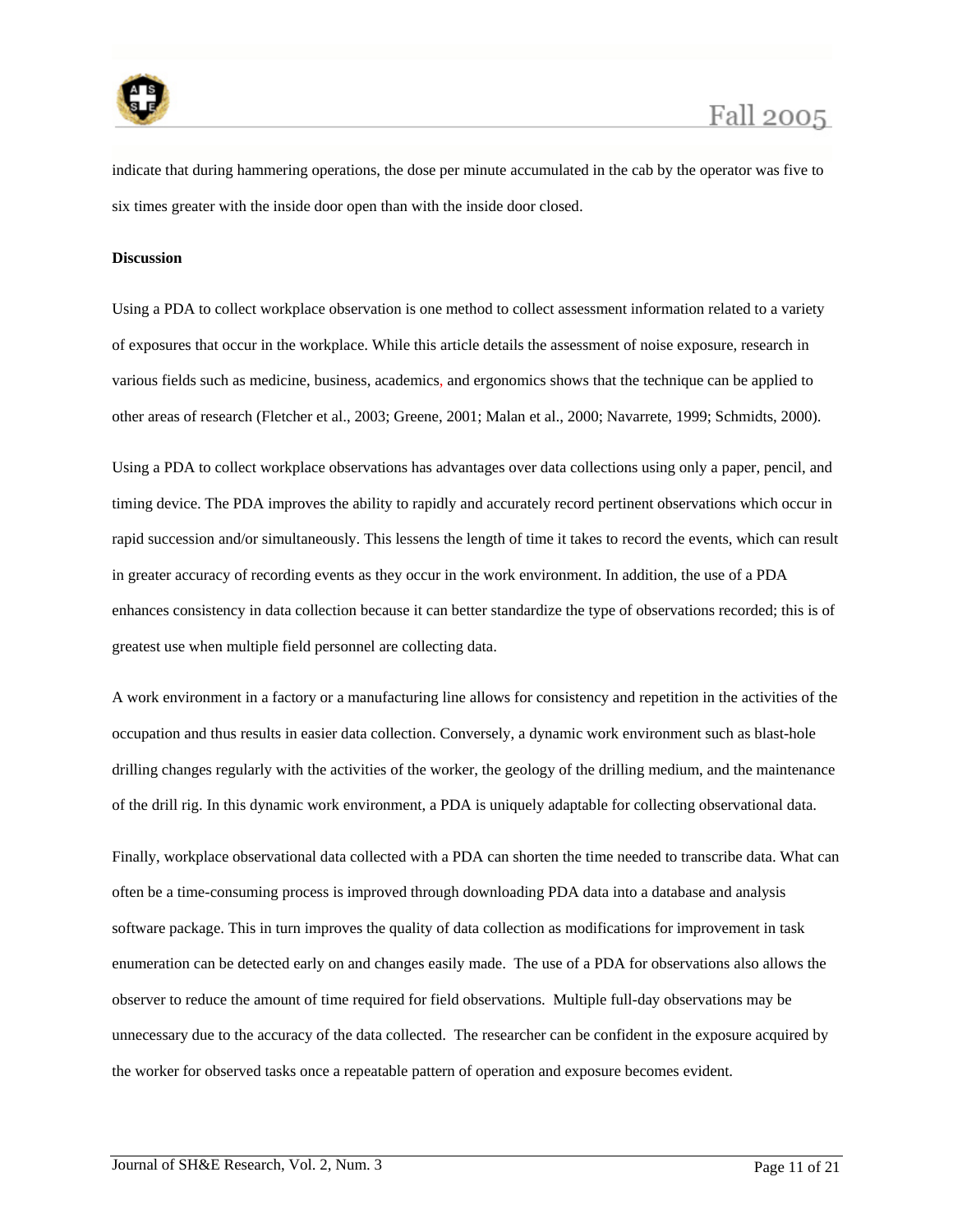

Compared to other on-site data collection methods, field data collection with a PDA has a few challenges associated with its usage (Fletcher et al., 2003). Most importantly, the efficacy of a PDA is impacted by what is recorded and observed in the field. The PDA will be rendered ineffective if particular incidents of exposure were not identified by the tasks observed and recorded. Another issue relates to analysis of the workplace observation data. Certain forms of analysis require computer programs to be written in order to perform the appropriate tasks. Finally, when conducting field research, modifications of observations found while collecting data cannot be immediately integrated into the PDA's defined tasks. Unless the PDA software is downloaded to a laptop computer, researchers will have to utilize pen and paper for additional observational notes.

#### **Conclusion**

Our research examined the determinants of noise exposure for surface drilling rig operators. We concluded that a worker's noise exposure was significantly impacted by how the worker used the drill rig machinery to complete the job activities. Collecting this information required not only the recording of the worker's completed work tasks but also an understand of how the machine, in this case the drill rig, was used by the worker.

Using a PDA helps to standardize the data collection of observations in dynamic work environments. After completing observations, data can be analyzed quickly to determine if more detailed observations are required to fully understand the cause of exposure or if tasks that show little or no effect on exposure can be eliminated. The PDA also proves useful in its relative ease and speed of combining task observations with the exposure monitoring data. The number and types of observations collected while at a field site increases over the traditional pen and paper method, and decreases the time between the recording and analyzing the data.

In our research, another benefit of using the PDA was that the research team could examine agreement between multiple researchers' field observations. As demonstrated in this study, PDA technology provides exposure assessment researchers another tool to examine determinants of exposure that impact health and safety in the workplace.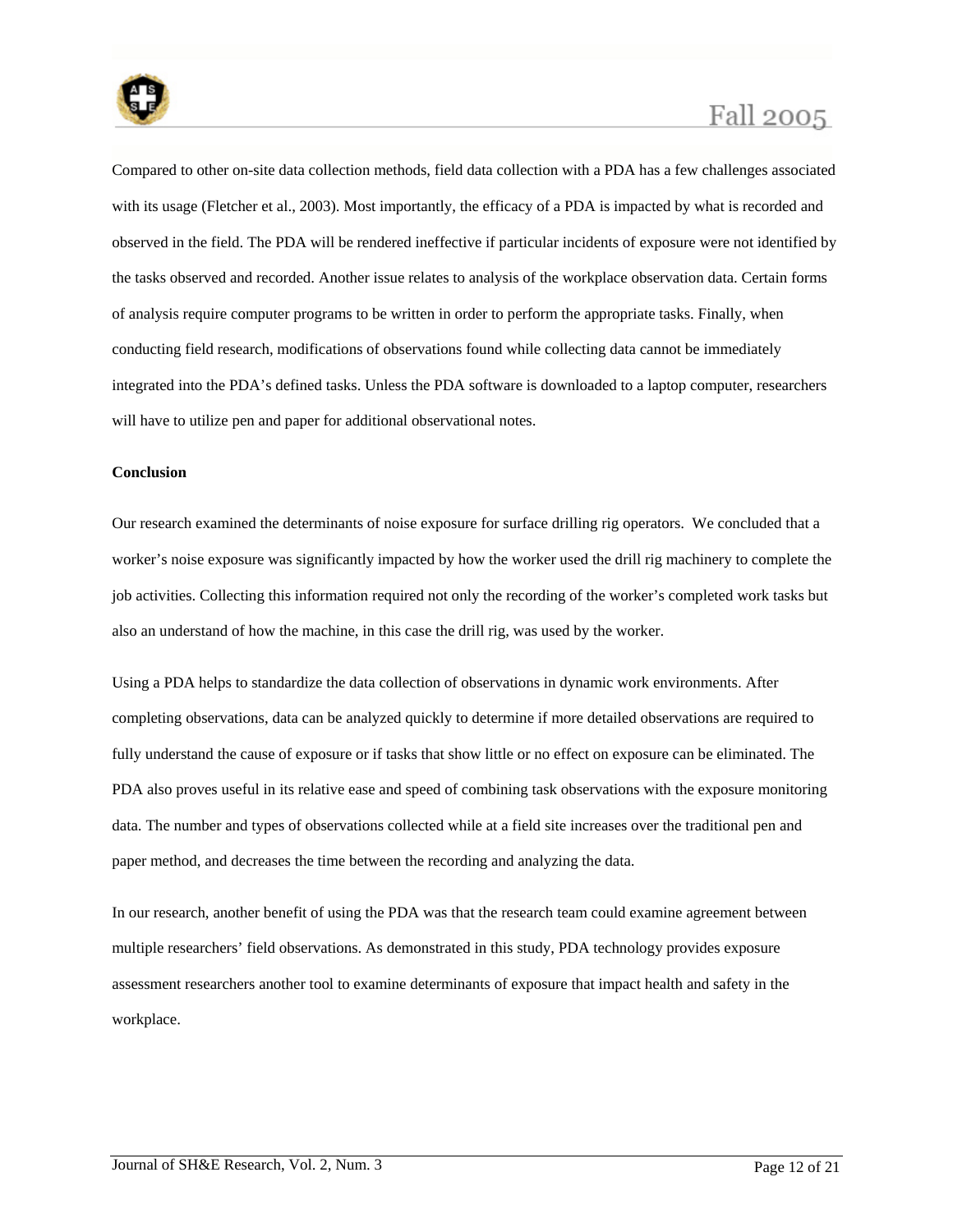

#### **References**

Drury, C.G. "Hand-Held Computers for Ergonomics Data Collection." *Applied Ergonomics* 18 (1987): 90-94.

Fletcher, L., D. Erickson, T. Toomey, and A. Wagenaar. "Handheld Computers: A Feasible Alternative to Paper Forms for Field Data Collection." *Evaluation Review* 27 (2003): 165-178.

Greene, P. D. **"**Handheld computers as tools for writing and managing field data." *Field Methods.* 13 (2001): 1818- 197.

Koop, A., and R. Mosges. "The Use of Handheld Computers in Clinical Trials." *Controlled Clinical Trials* 23 (2002): 469-480.

Malan, T.K. and W. H. J. Haffner, A.Y. Armstrong, and A.J. Satin. "Hand-held computer operating system program for collection of resident experience data." *Obstetrics & Gynecology* 96 (2000): 792-794.

Malchaire, J., and A. Piette. "A Comprehensive Strategy for the Assessment of Noise Exposure and Risk of Hearing Impairment." *Annals of Occupational Hygiene* 41 (1997): 467-484.

MSHA. Metal and Nonmetal mining noise samples collected by MSHA under 30 CFR Part 62, 2000-2002. Denver, CO: U.S. Department of Labor, Mine Safety and Health Administration, Information Resource Center (2003).

Navarrete, G. "In the palm of your hand: Digital assistants aid in data collection." *Journal of Management in Engineering* 12 (1999): 43-45.

Schmidts, M. B. **"**OSCE logistics—Handheld computers replace checklists and provide automated feedback." *Medical Education* 34 (2000): 957-958.

Shackleton, S. and M.D. Piney. "A Comparison of 2 methods of measuring personal noise exposure." *Annals of Occupational Hygiene* 28 (1984): 3737-390.

SPSS (Version 12.0 for Windows). SPSS, Inc. Chicago, IL.

Weber, B. and B. Roberts. "Data Collection Using Handheld Computers." *Nursing Research* 49 (2000): 173-175.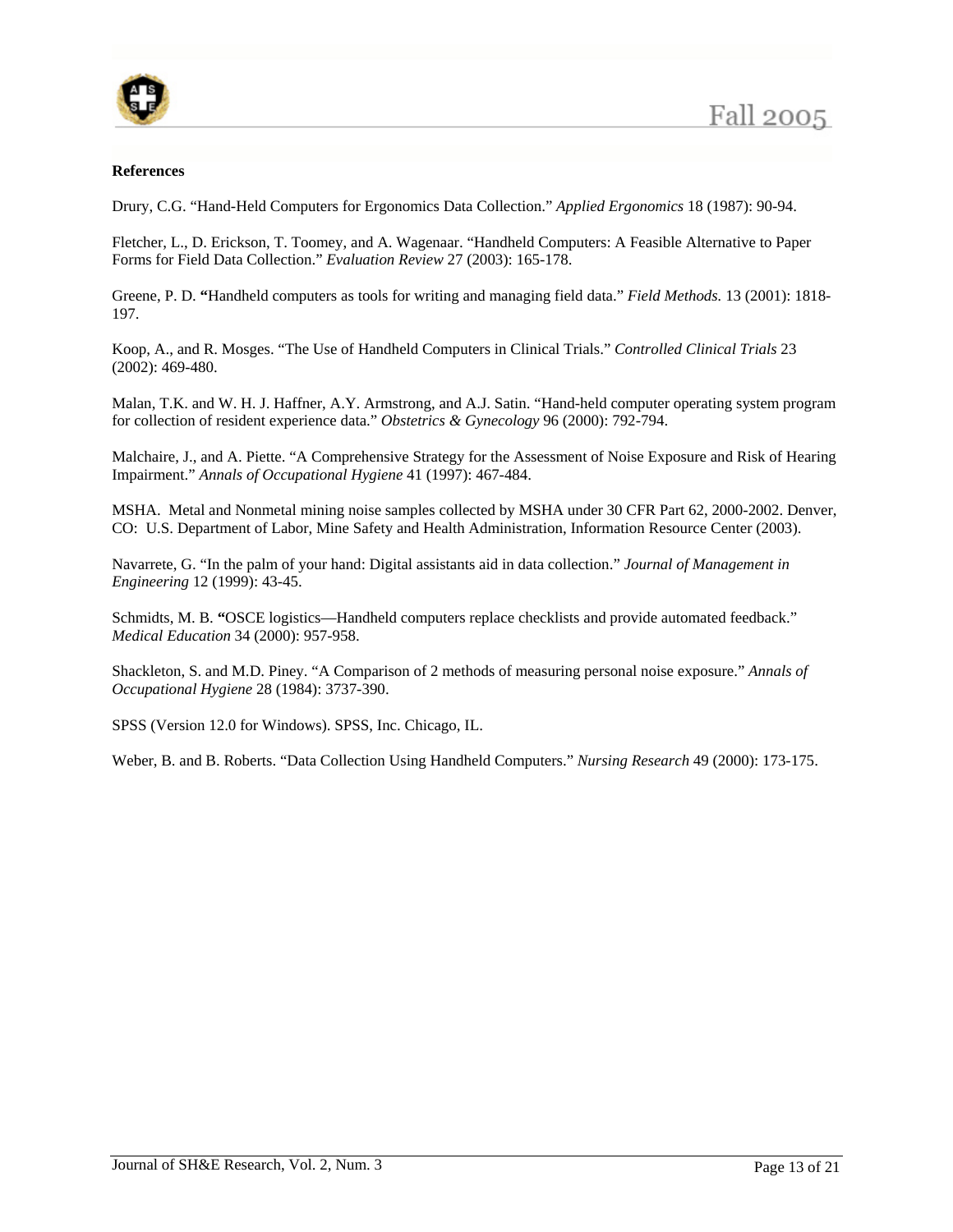



Figure 1: Track-Mounted Drill Rig with Cab.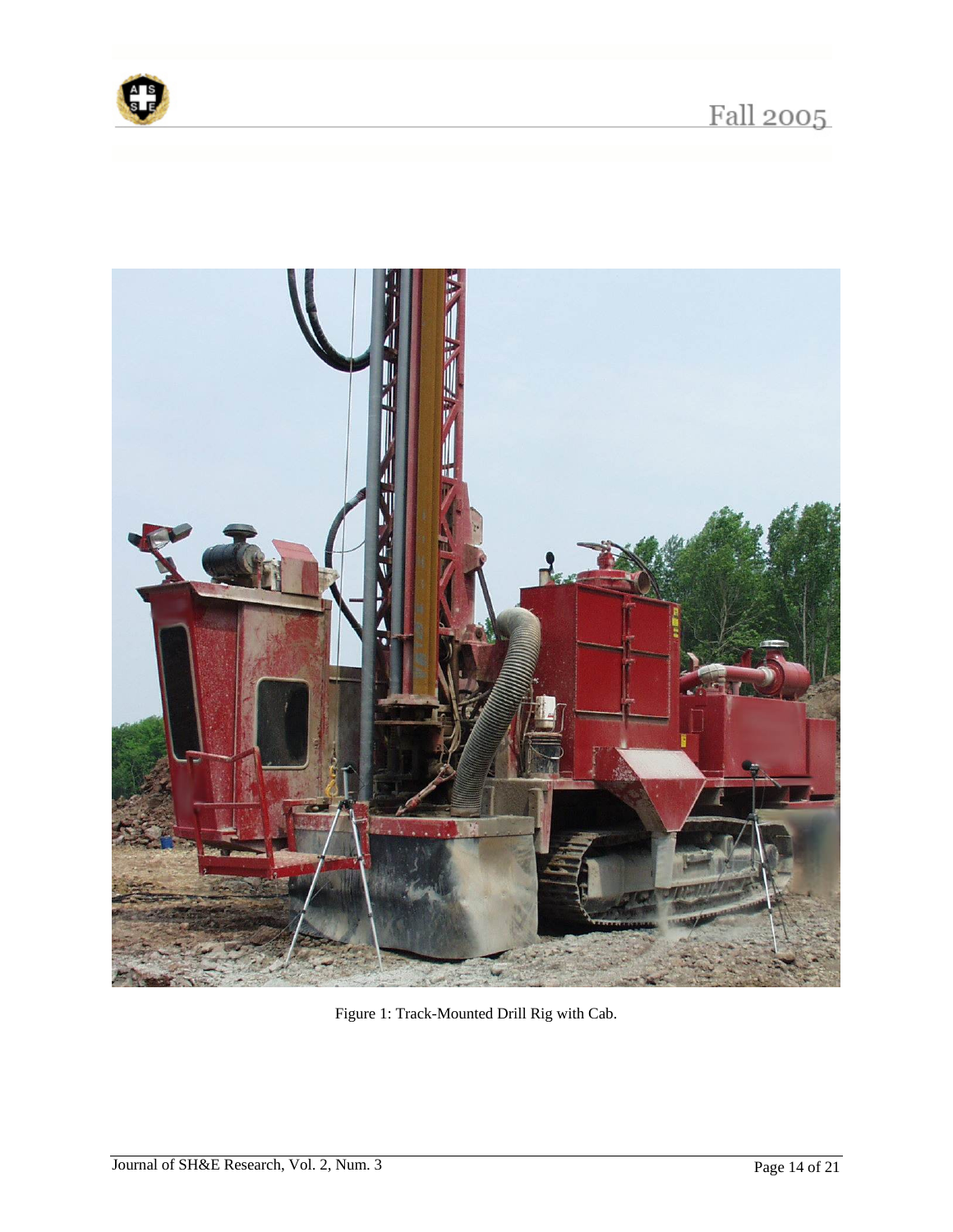





Figure 2. Observational Process Flow Chart.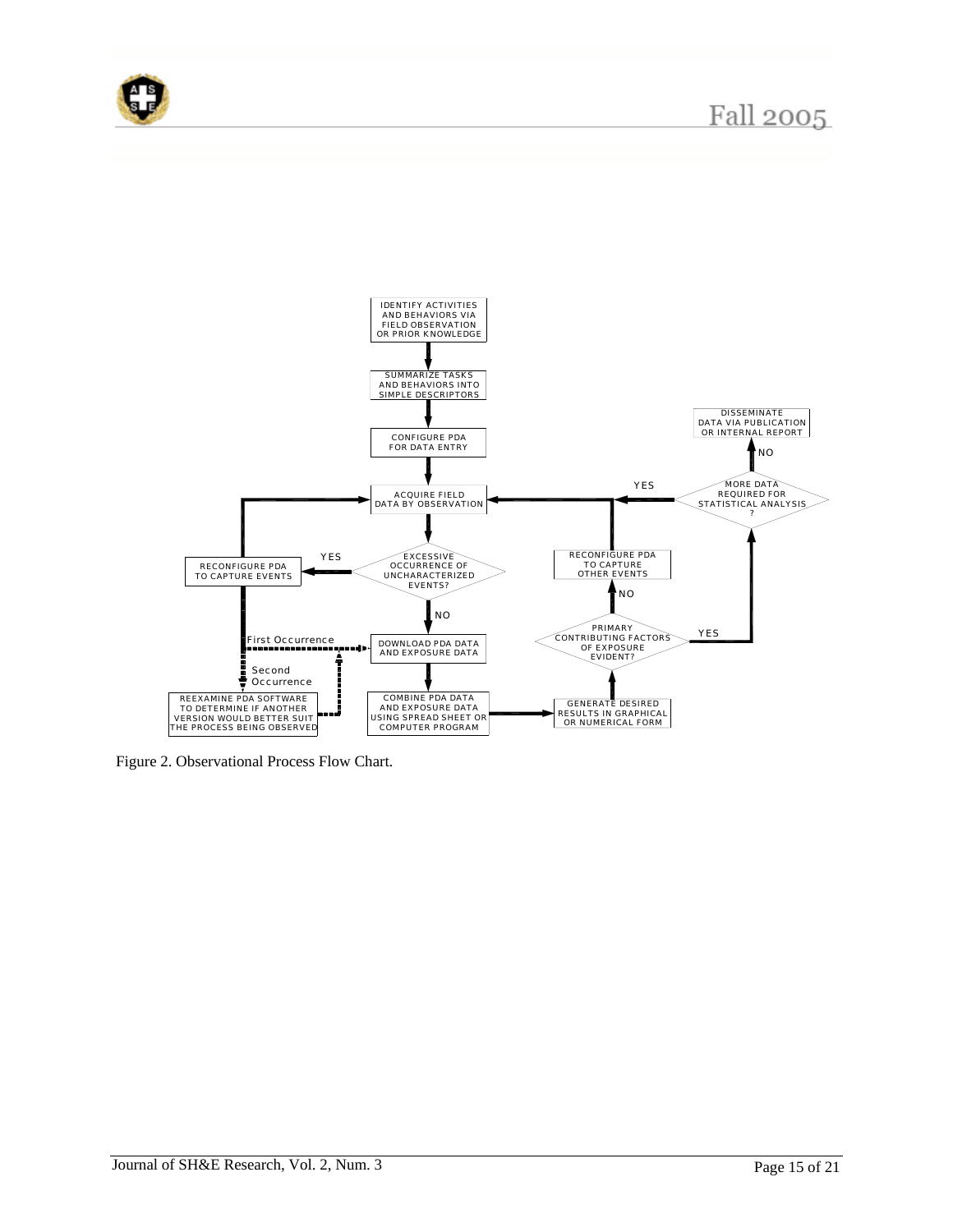| 1.1 | . .<br>- 2 |  |
|-----|------------|--|
|     |            |  |

| $\blacksquare$<br>ෂි<br>K)                  | $\bar{B}$ $\bar{B}$ $\bar{B}$ | ₽.               | <b>HASCH</b> | <b>ELCSV</b>            | $\mathbb{R}^{\mathbb{X}}$ |                                 |  |
|---------------------------------------------|-------------------------------|------------------|--------------|-------------------------|---------------------------|---------------------------------|--|
| Configuration   Acquisition   Data analysis |                               |                  |              |                         |                           |                                 |  |
|                                             |                               |                  |              |                         |                           |                                 |  |
| Observed subjects                           | <b>Behaviors</b>              |                  |              |                         | Event Status Interactive  | 閆<br>Open Configuration         |  |
| No. 1: operator                             |                               | Description      |              |                         |                           |                                 |  |
| No. 2: rig                                  | Behavior 1:                   | Tramming         |              | ✔                       | $\overline{\mathbf{v}}$   | Save Configuration              |  |
| No. 3:                                      | Behavior 2:                   | setting up       |              |                         | $\overline{\mathbf{v}}$   | Save Configuration as           |  |
| No. 4:                                      | Behavior 3:                   | hole brkdown     |              |                         | $\overline{\mathbf{v}}$   |                                 |  |
|                                             | Behavior 4:                   | drilling         |              |                         | $\overline{\mathbf{v}}$   | Open Configuration              |  |
| No. 5:                                      | Behavior 5:                   | hammering        |              |                         | $\overline{\mathbf{v}}$   |                                 |  |
|                                             | Behavior 6:                   | flushing         |              |                         | $\overline{\mathbf{v}}$   | blast hole configuration.cdi    |  |
| Experiment duration                         | Behavior 7:                   | adding rod       |              |                         | $\overline{\mathbf{v}}$   |                                 |  |
| $\Rightarrow$ Minutes                       | Behavior 8:                   | removing rod     |              | くくへんへん へんへん             | $\overline{\mathbf{w}}$   |                                 |  |
|                                             | Behavior 9:                   | inside open      |              |                         | $\Box$                    |                                 |  |
| PDA manager                                 | Behavior 10:                  | outside open     |              |                         | $\Box$                    |                                 |  |
| PDA owner<br>NIOSH HLP Section              |                               |                  |              |                         | г                         |                                 |  |
|                                             | Behavior 11:                  | outside cab      |              |                         |                           | Prepare for transfer            |  |
| <b>A</b> Change PDA device                  | Behavior 12:                  | near drill steel |              | $\overline{\textbf{v}}$ | $\Box$                    | Configuration file for transfer |  |
| PDA device                                  | Behavior 13:                  | 25 feet away     |              | $\overline{\textbf{v}}$ | $\Box$                    |                                 |  |
| <b>HLP</b>                                  | Behavior 14:                  | rig at low idle  |              |                         | г                         | yt loader.cdi                   |  |
|                                             |                               |                  |              |                         |                           |                                 |  |

Figure 3. Spectator GO! Configuration Page.

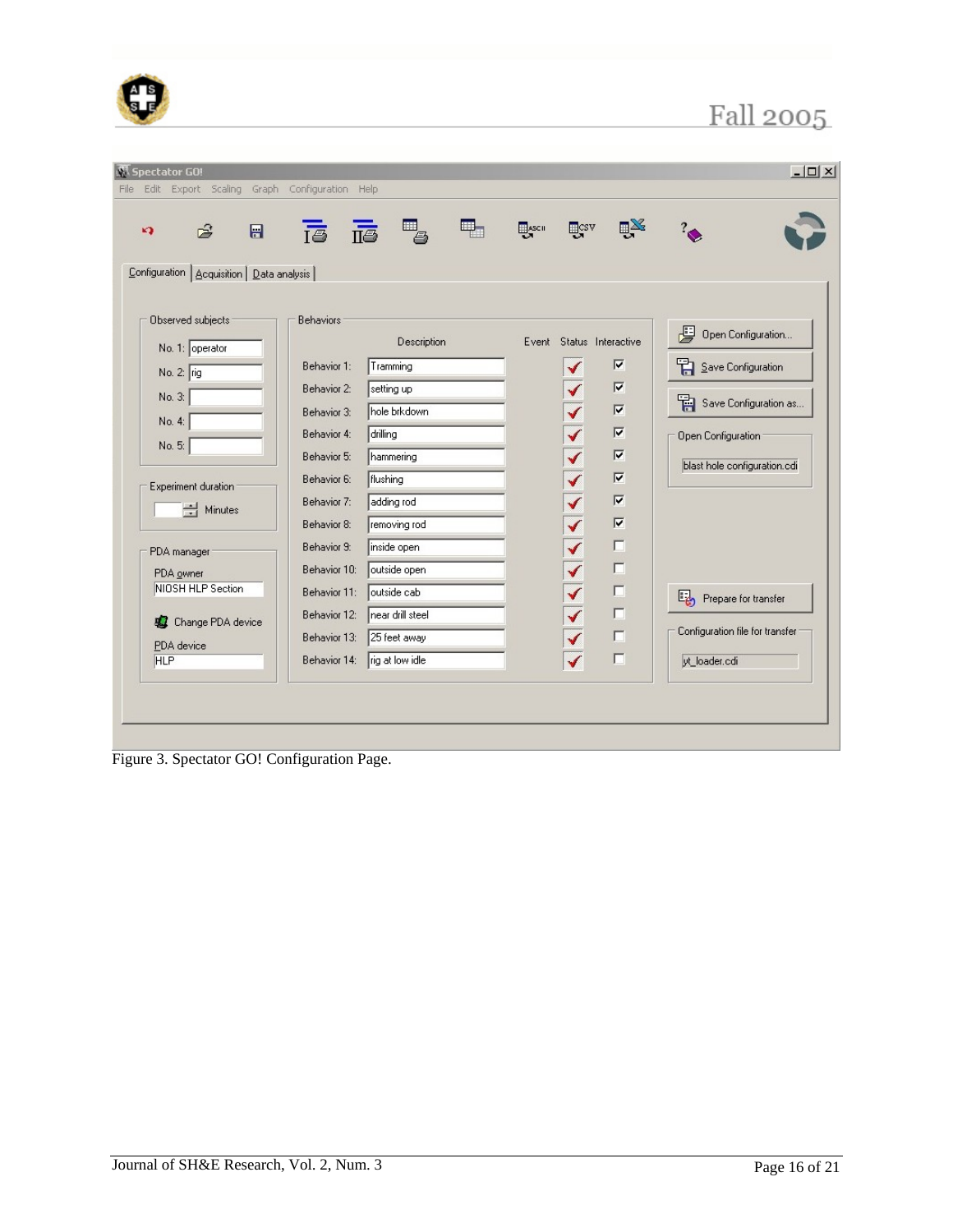



Figure 4. Work cycle for air rotary rig drilling blast holes.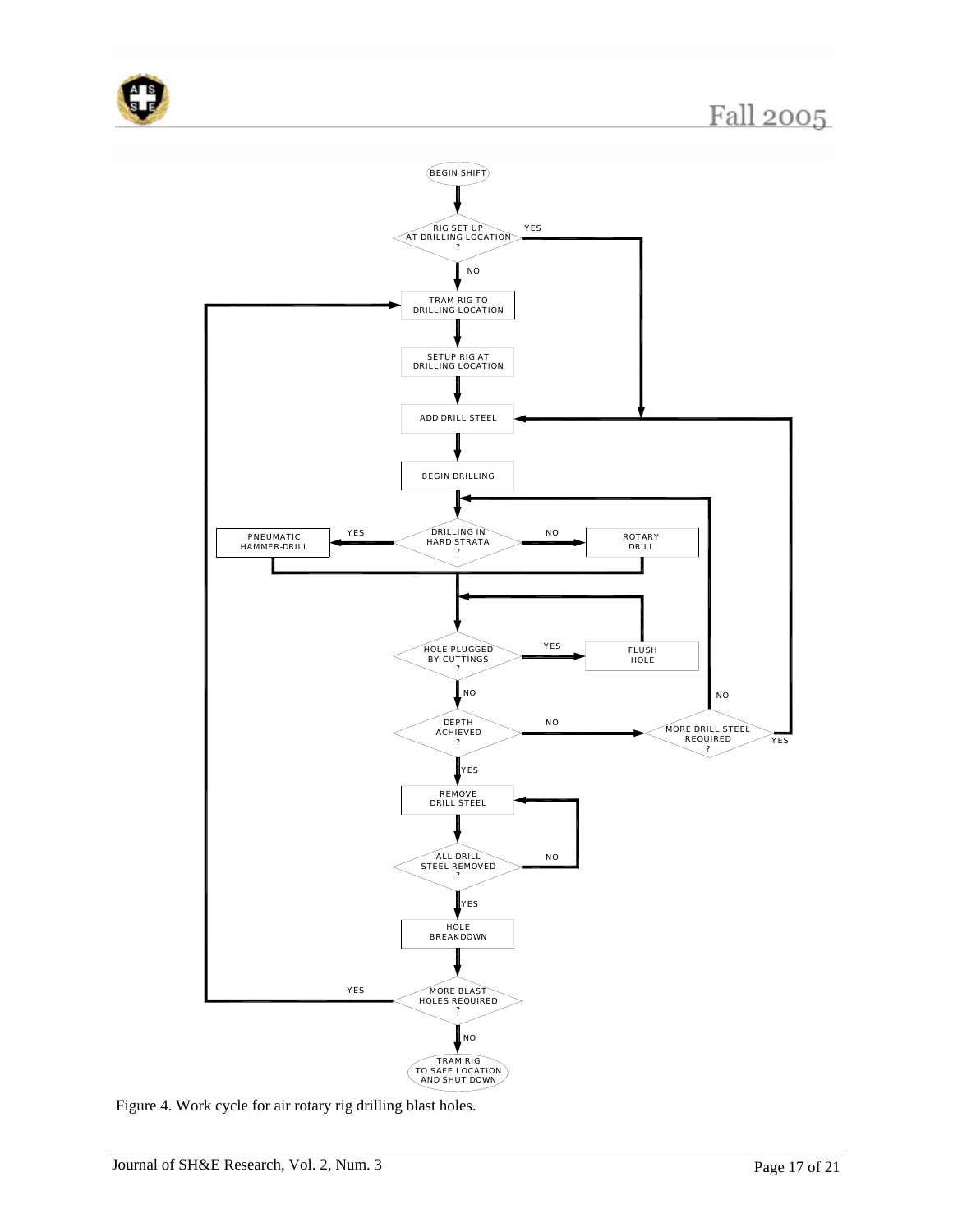





Figure 5. – Sample Spectator GO! Screen on PDA.

|     | Α        | G                  | Н |   | J | K |                | M | N                                                                                              | $\circ$ | P |
|-----|----------|--------------------|---|---|---|---|----------------|---|------------------------------------------------------------------------------------------------|---------|---|
| 4   | Time     | hammering flushing |   |   |   |   |                |   | adding rod removing rod inside open outside open outside cab near fan/steel 25'+ away rig idle |         |   |
| 549 | 10:49:51 |                    |   |   |   |   |                | 4 |                                                                                                |         |   |
| 550 | 10:51:25 |                    |   |   |   |   |                | 5 |                                                                                                |         |   |
| 551 | 10:51:29 |                    |   |   |   | 4 |                | 5 |                                                                                                |         |   |
| 552 | 10:51:30 |                    |   |   |   | 5 | 4              | 5 |                                                                                                |         |   |
| 553 | 10:51:31 |                    |   |   |   | 5 | 5              | 6 |                                                                                                |         |   |
| 554 | 10:52:38 |                    |   |   |   | 5 | 5              |   |                                                                                                |         |   |
| 555 | 10:52:46 |                    |   |   |   | 5 | 5              |   |                                                                                                |         |   |
| 556 | 10:52:50 |                    |   |   |   | 6 | 5              |   |                                                                                                |         |   |
| 557 | 10:52:51 |                    |   |   |   |   | 6              |   |                                                                                                |         |   |
| 558 | 10:53:04 |                    |   |   |   | 4 |                |   |                                                                                                |         |   |
| 559 | 10:53:16 |                    |   |   |   | 5 |                |   |                                                                                                |         |   |
| 560 | 10:53:17 | 7                  |   |   |   | 5 |                |   |                                                                                                |         |   |
| 561 | 10:53:50 | 8                  |   |   |   | 6 |                |   |                                                                                                |         |   |
| 562 | 10:54:48 | 8                  |   |   |   |   | $\overline{4}$ |   |                                                                                                |         |   |
| 563 | 10:55:18 | 8                  |   |   |   |   | 5              | 4 |                                                                                                |         |   |
| 564 | 10:55:19 | 8                  |   |   |   |   | 5              | 5 | 4                                                                                              |         |   |
| 565 | 10:55:46 | 8                  |   |   |   | 4 | 5              | 5 | 5                                                                                              |         |   |
| 566 | 10:55:48 | 8                  |   |   |   | 5 | 5              | 6 | 5                                                                                              |         |   |
| 567 | 10:55:48 | 8                  |   |   |   | 5 | 5              |   | 6                                                                                              |         |   |
| 568 | 10:56:04 | 9                  |   |   |   | 5 | 5              |   |                                                                                                |         |   |
| 569 | 10:56:15 |                    |   | 7 |   | 5 | 5              |   |                                                                                                |         |   |
| 570 | 10:56:30 |                    |   | 9 |   | 5 | 5              |   |                                                                                                |         |   |

Table 1: Observational Data Matrix in Excel.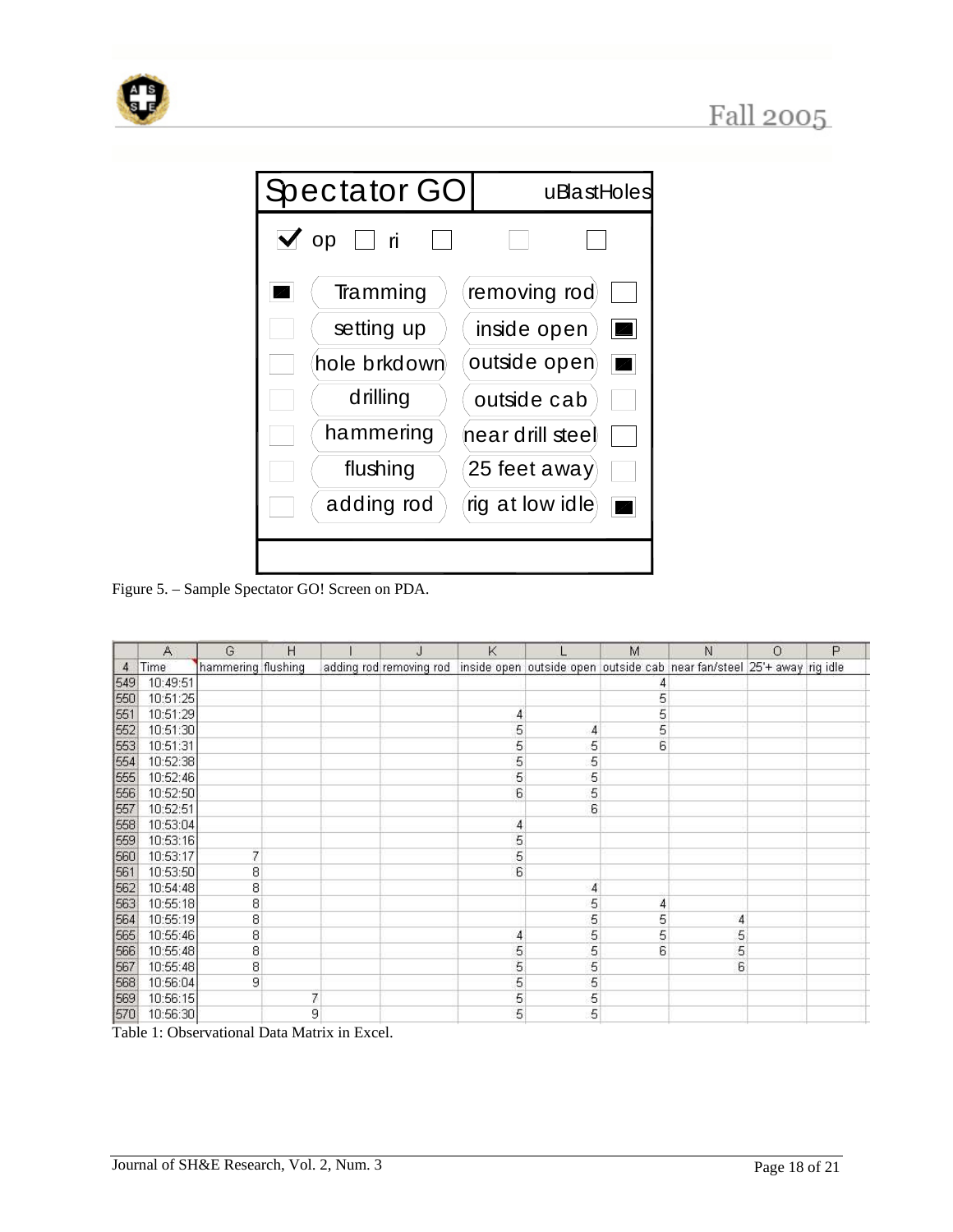



Figure 6. Sound levels and observations for a 15-minute segment of a drilling cycle.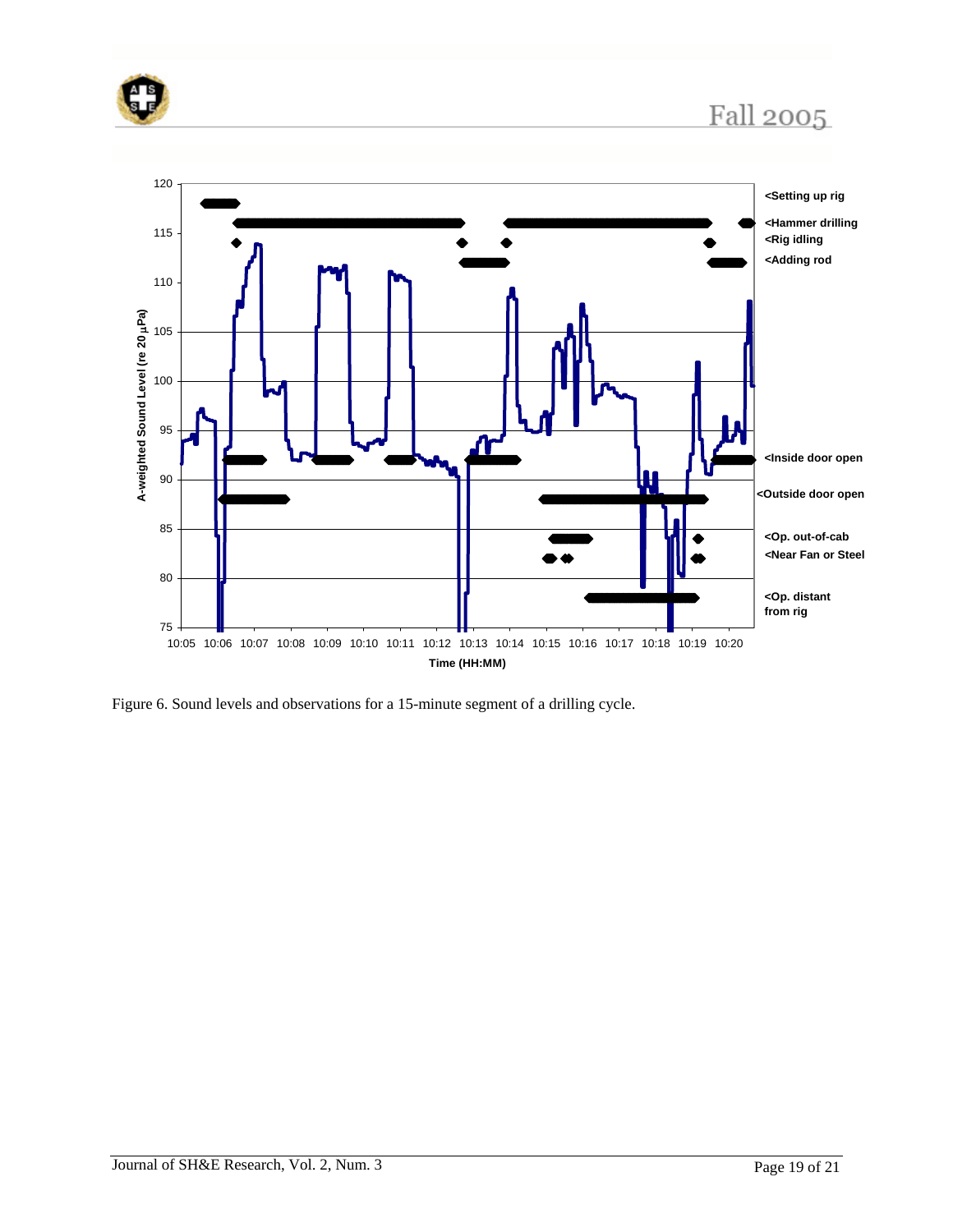

|                     | Operator Location and Position of Cab Doors |            |                 |           |                     |             |                |                   |  |
|---------------------|---------------------------------------------|------------|-----------------|-----------|---------------------|-------------|----------------|-------------------|--|
|                     |                                             |            | Operator in-cab |           | Operator out-of-cab |             |                |                   |  |
| Rig Operations      | Both doors                                  | Both doors | Inside door     | Outside   | Near Drill          | Near fan or | Distant from   |                   |  |
|                     | closed                                      | open       | open            | door open | Rig                 | drill steel | cab $(25ft.+)$ |                   |  |
|                     |                                             |            |                 |           |                     |             |                | Totals            |  |
| Tramming            | .5                                          | 2.1        | 1.9             | 0.8       | $-$                 | $-$         | $- -$          | 5.3%              |  |
|                     | 1.3                                         | 6.4        | 5.7             | 1.3       |                     |             |                | 14.7 min          |  |
| Hole setup          | .6                                          | 2.4        | 1.9             | .9        | $- -$               | $-$         | $-$            | 5.9%              |  |
|                     | 2.6                                         | 5.2        | 3.0             | 3.1       |                     |             |                | 13.9 min          |  |
| Adding rod          | 1.4                                         | 5.6        | 10.1            | 0.4       | $-$                 | $- -$       | $- -$          | 17.5%             |  |
|                     | 6.1                                         | 11.1       | 18.0            | 1.3       |                     |             |                | 36.5 min          |  |
| Drilling            | 0.3                                         | 0.1        | 5.3             | 0.0       | 0.0                 | 0.0         | 0.1            | 5.8%              |  |
|                     | 1.3                                         | 0.1        | 1.4             | 0.2       | 0.0                 | 0.0         | 0.2            | $3.2 \text{ min}$ |  |
| Hammering           | 27.1                                        | 89.9       | 96.0            | 14.2      | 7.8                 | 25.7        | 9.2            | 269.9%            |  |
|                     | 57.9                                        | 30.8       | 31.7            | 23.6      | 9.7                 | 22.2        | 39.4           | 215.2 min         |  |
| Flushing            | 0.0                                         | 1.9        | 0.3             | 0.0       | --                  | --          | --             | 2.1%              |  |
|                     | 0.0                                         | 4.2        | 0.7             | 0.0       |                     |             |                | $4.9 \text{ min}$ |  |
| Removing rod        | 1.9                                         | 4.9        | 9.1             | 0.6       | $-$                 | $-$         | $-$            | 16.4%             |  |
|                     | 9.8                                         | 12.5       | 23.7            | 2.3       |                     |             |                | 48.3 min          |  |
| Hole Breakdown      | 0.3                                         | 0.3        | 0.6             | 0.4       | $-1$                | $-$         | $-$            | 1.6%              |  |
|                     | 7.3                                         | 1.8        | 4.9             | 3.0       |                     |             |                | 17.0 min          |  |
| Rig idling          | 1.0                                         | 5.3        | 9.5             | 1.1       | 3.4                 | 2.7         | 1.1            | 24.1%             |  |
|                     | 5.4                                         | 8.0        | 13.4            | 3.0       | 17.5                | 7.3         | 11.3           | 65.9 min          |  |
| Totals: MSHAPEL     | 33.1                                        | 112.5      | 134.6           | 18.3      | 11.2                | 28.4        | 10.4           | 348.6%            |  |
| Minutes of Exposure | 91.7                                        | 79.8       | 102.5           | 37.9      | 27.2                | 29.5        | 50.9           | 419.4 min         |  |

Table 2. Distribution of percent dose (MSHA PEL) and exposure time based on rig operations, operator location, and door position.